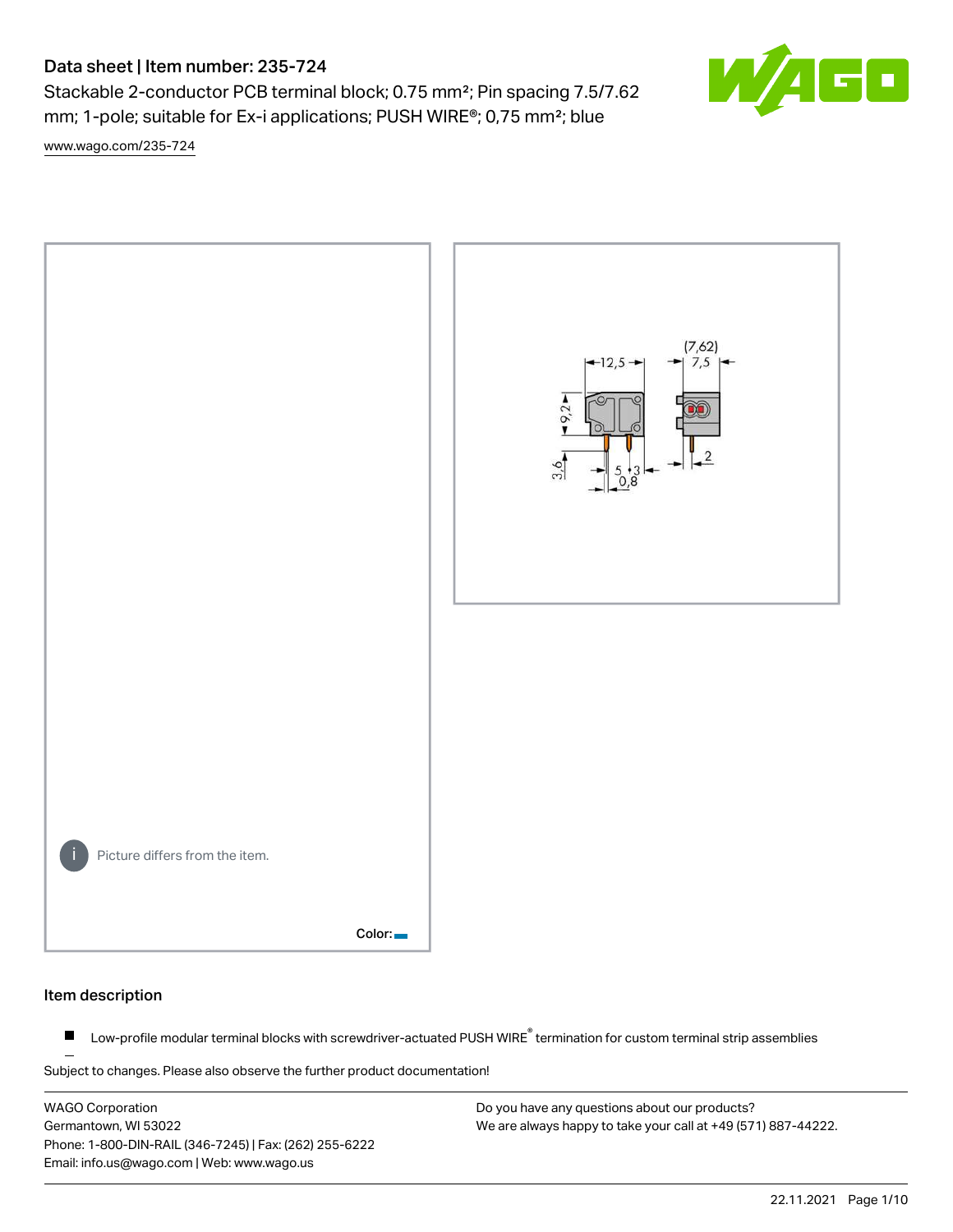[www.wago.com/235-724](http://www.wago.com/235-724)



- Double-conductor connection for supply and distribution of signals ideal for standard, single-conductor signal lines suitable for push-in termination
- $\blacksquare$ Double solder pins for high mechanical stability
- $\blacksquare$ Combines with all 235 Series modular terminal blocks
- $\blacksquare$ Set to metric or inch pin spacing by compressing terminal strips together or pulling them apart
- $\blacksquare$ Conductor removal via screwdriver (2.5mm x 0.4mm)

# Data

# Notes

| Variants: | Other colors                                                     |
|-----------|------------------------------------------------------------------|
|           | Other versions (or variants) can be requested from WAGO Sales or |
|           | configured at https://configurator.wago.com/                     |

## Electrical data

### IEC Approvals

| Ratings per                 | IEC/EN 60664-1                                                        |
|-----------------------------|-----------------------------------------------------------------------|
| Rated voltage (III / 3)     | 400 V                                                                 |
| Rated surge voltage (III/3) | 6 kV                                                                  |
| Rated voltage (III/2)       | 630 V                                                                 |
| Rated surge voltage (III/2) | 6 <sub>k</sub> V                                                      |
| Nominal voltage (II/2)      | 1000V                                                                 |
| Rated surge voltage (II/2)  | 6 <sub>k</sub> V                                                      |
| Rated current               | 10A                                                                   |
| Legend (ratings)            | $(III / 2)$ $\triangle$ Overvoltage category III / Pollution degree 2 |

### UL Approvals

| Approvals per                  | UL 1059 |
|--------------------------------|---------|
| Rated voltage UL (Use Group B) | 300 V   |
| Rated current UL (Use Group B) | 10 A    |
| Rated voltage UL (Use Group D) | 300 V   |
| Rated current UL (Use Group D) | 10 A    |

### CSA Approvals

| Approvals per                   | CSA   |
|---------------------------------|-------|
| Rated voltage CSA (Use Group B) | 300 V |
| Rated current CSA (Use Group B) | 10 A  |

Subject to changes. Please also observe the further product documentation!

| <b>WAGO Corporation</b>                                | Do you have any questions about our products?                 |
|--------------------------------------------------------|---------------------------------------------------------------|
| Germantown, WI 53022                                   | We are always happy to take your call at +49 (571) 887-44222. |
| Phone: 1-800-DIN-RAIL (346-7245)   Fax: (262) 255-6222 |                                                               |
| Email: info.us@wago.com   Web: www.wago.us             |                                                               |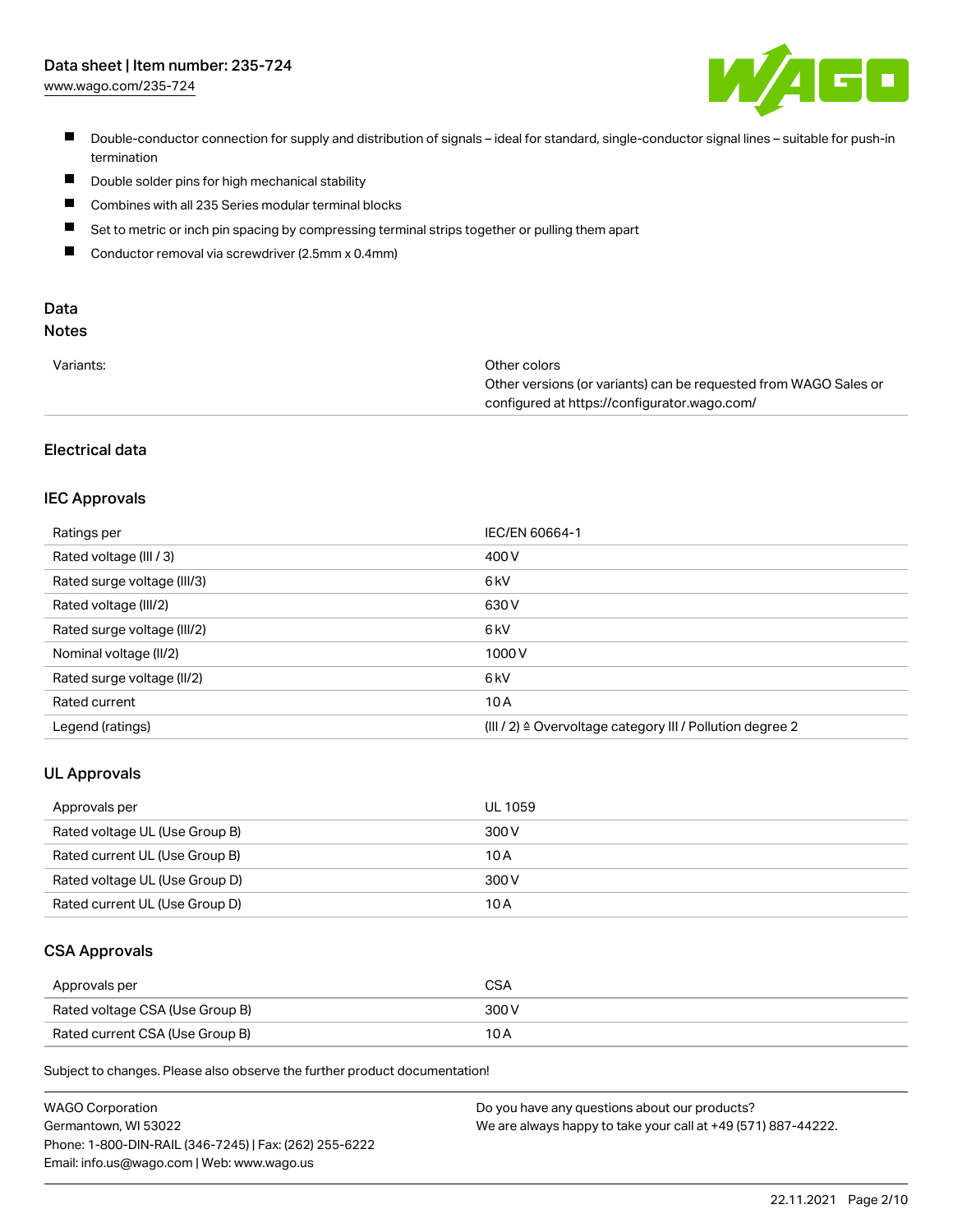

### Connection data

| Total number of connection points |  |
|-----------------------------------|--|
| Total number of potentials        |  |
| Number of connection types        |  |
| Number of levels                  |  |

## Connection 1

| Connection technology                             | PUSH WIRE                               |
|---------------------------------------------------|-----------------------------------------|
| Actuation type                                    | Operating tool                          |
| Solid conductor                                   | $0.250.75$ mm <sup>2</sup> / 24  18 AWG |
| Fine-stranded conductor; with uninsulated ferrule | $0.250.34$ mm <sup>2</sup>              |
| Strip length                                      | $910$ mm / 0.35  0.39 inch              |
| Conductor connection direction to PCB             | 0°                                      |
| Number of poles                                   |                                         |

### Physical data

| Pin spacing                          | 7.5/7.62 mm / 0.295/0.3 inch |
|--------------------------------------|------------------------------|
| Width                                | 9 mm / 0.354 inch            |
| Height                               | 12.8 mm / 0.504 inch         |
| Height from the surface              | 9.2 mm / 0.362 inch          |
| Depth                                | 12.5 mm / 0.492 inch         |
| Solder pin length                    | 3.6 <sub>mm</sub>            |
| Solder pin dimensions                | $0.8 \times 0.4$ mm          |
| Drilled hole diameter with tolerance | 1 <sup>(+0.1)</sup> mm       |

### PCB contact

| PCB Contact                         | THT                                 |
|-------------------------------------|-------------------------------------|
| Solder pin arrangement              | within the terminal block (in-line) |
| Number of solder pins per potential |                                     |

### Material data

| Color                       | blue             |
|-----------------------------|------------------|
| Material group              |                  |
| Insulation material         | Polyamide (PA66) |
| Flammability class per UL94 | V0               |

Subject to changes. Please also observe the further product documentation!

| <b>WAGO Corporation</b>                                | Do you have any questions about our products?                 |
|--------------------------------------------------------|---------------------------------------------------------------|
| Germantown, WI 53022                                   | We are always happy to take your call at +49 (571) 887-44222. |
| Phone: 1-800-DIN-RAIL (346-7245)   Fax: (262) 255-6222 |                                                               |
| Email: info.us@wago.com   Web: www.wago.us             |                                                               |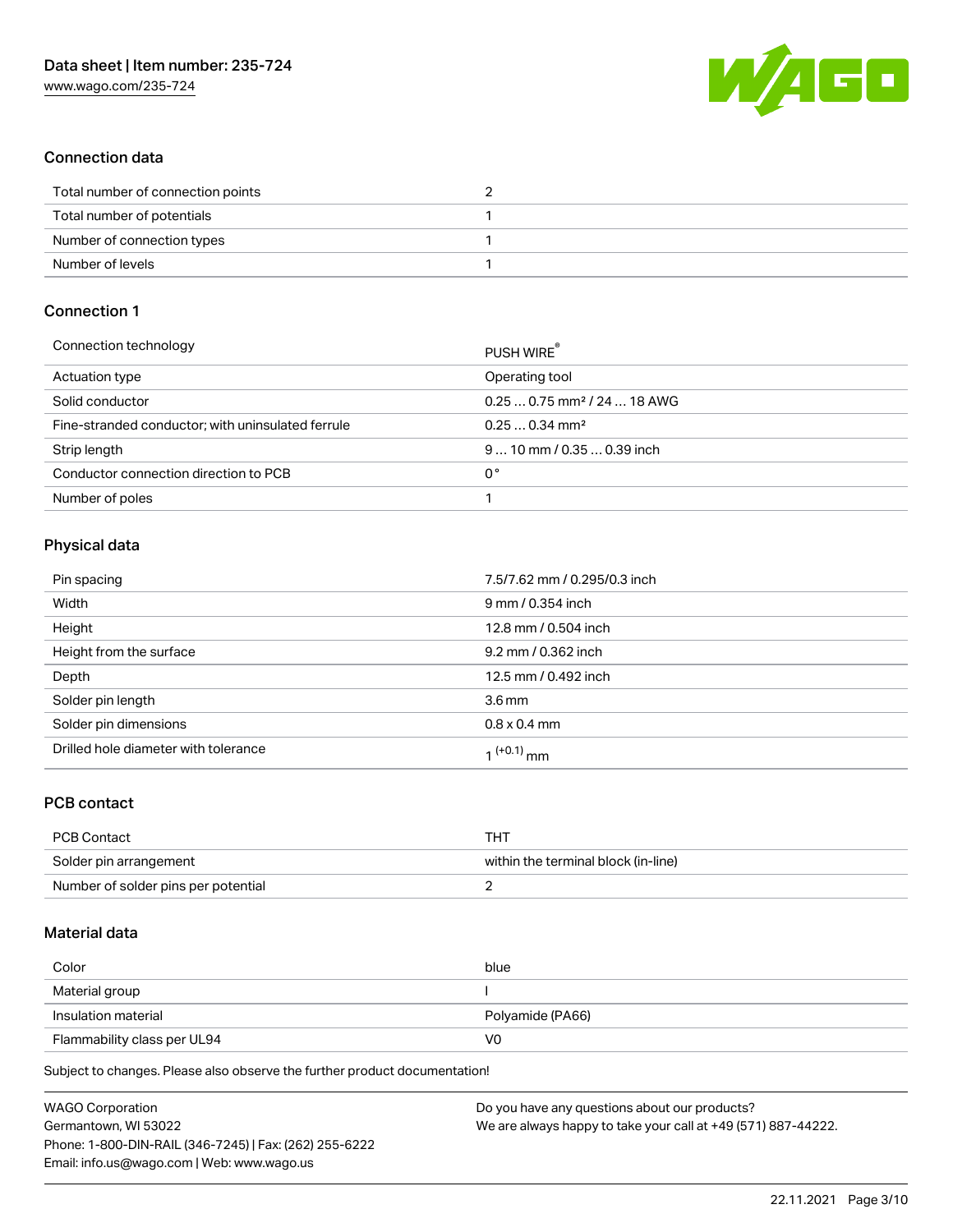

| Clamping spring material | Chrome nickel spring steel (CrNi)       |
|--------------------------|-----------------------------------------|
| Contact material         | Electrolytic copper ( $E_{\text{Cu}}$ ) |
| Contact plating          | tin-plated                              |
| Fire load                | 0.01 MJ                                 |
| Weight                   | 0.6 <sub>g</sub>                        |

### Environmental requirements

| .<br>Limit temperature range<br>.<br>. . | 105.0C<br>TUE<br>JU<br>. . |  |
|------------------------------------------|----------------------------|--|
|------------------------------------------|----------------------------|--|

# Commercial data

| Product Group     | 4 (Printed Circuit) |
|-------------------|---------------------|
| PU (SPU)          | 600 (100) Stück     |
| Packaging type    | box                 |
| Country of origin | <b>CN</b>           |
| <b>GTIN</b>       | 4044918832052       |

# Approvals / Certificates

### Country specific Approvals

| Logo | Approval                                                                   | <b>Additional Approval Text</b> | Certificate<br>name       |
|------|----------------------------------------------------------------------------|---------------------------------|---------------------------|
|      | <b>CCA</b><br>DEKRA Certification B.V.                                     | EN 60947                        | NTR NL-<br>7144           |
| KEMA | <b>CCA</b><br>DEKRA Certification B.V.                                     | EN 60947                        | 2149549.02                |
|      | <b>CCA</b><br>DEKRA Certification B.V.                                     | EN 60998                        | NTR <sub>NL</sub><br>6919 |
|      | <b>CCA</b><br>DEKRA Certification B.V.                                     | EN 60947-7-4                    | NTR NL-<br>7774           |
| 'DE  | <b>VDE</b><br>VDE Prüf- und Zertifizierungsinstitut                        | EN 60947                        | 40029328                  |
|      | Subject to changes. Please also observe the further product documentation! |                                 |                           |

| <b>WAGO Corporation</b>                                | Do you have any questions about our products?                 |
|--------------------------------------------------------|---------------------------------------------------------------|
| Germantown, WI 53022                                   | We are always happy to take your call at +49 (571) 887-44222. |
| Phone: 1-800-DIN-RAIL (346-7245)   Fax: (262) 255-6222 |                                                               |
| Email: info.us@wago.com   Web: www.wago.us             |                                                               |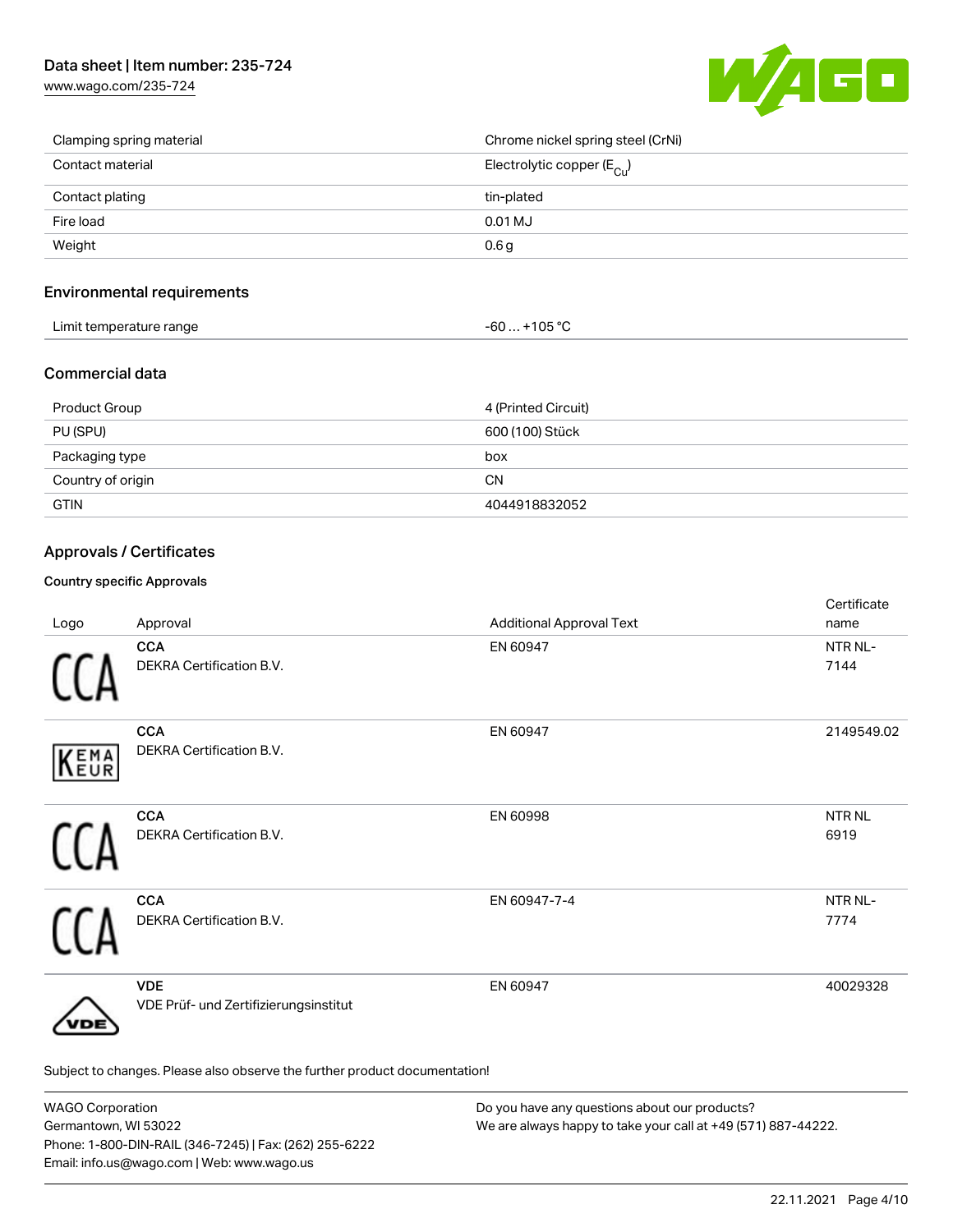

#### Ship Approvals

| Logo | Approval                                  | <b>Additional Approval Text</b> | Certificate<br>name               |
|------|-------------------------------------------|---------------------------------|-----------------------------------|
| ABS  | <b>ABS</b><br>American Bureau of Shipping |                                 | $19-$<br>HG1869876-<br><b>PDA</b> |
|      | <b>DNV GL</b>                             |                                 | TAE000016Z                        |
|      | Det Norske Veritas, Germanischer Lloyd    |                                 |                                   |

### Required accessories

#### End plates

#### End plate

| ltem no.: 235-400                          |                      |
|--------------------------------------------|----------------------|
| End plate; snap-fit type; 1 mm thick; blue | www.wago.com/235-400 |

#### Optional accessories

#### Ferrules

| Ferrule |                                                                                                    |                      |
|---------|----------------------------------------------------------------------------------------------------|----------------------|
|         | Item no.: 216-101                                                                                  |                      |
|         | Ferrule; Sleeve for 0.5 mm <sup>2</sup> / AWG 22; uninsulated; electro-tin plated; silver-colored  | www.wago.com/216-101 |
|         | Item no.: 216-104                                                                                  |                      |
|         | Ferrule; Sleeve for 1.5 mm <sup>2</sup> / AWG 16; uninsulated; electro-tin plated; silver-colored  | www.wago.com/216-104 |
|         | Item no.: 216-106                                                                                  |                      |
|         | Ferrule; Sleeve for 2.5 mm <sup>2</sup> / AWG 14; uninsulated; electro-tin plated; silver-colored  | www.wago.com/216-106 |
|         | Item no.: 216-107                                                                                  |                      |
|         | Ferrule; Sleeve for 4 mm <sup>2</sup> / AWG 12; uninsulated; electro-tin plated                    | www.wago.com/216-107 |
|         | Item no.: 216-108                                                                                  |                      |
|         | Ferrule; Sleeve for 6 mm <sup>2</sup> / AWG 10; uninsulated; electro-tin plated; silver-colored    | www.wago.com/216-108 |
|         | Item no.: 216-109                                                                                  |                      |
|         | Ferrule; Sleeve for 10 mm <sup>2</sup> / AWG 8; uninsulated; electro-tin plated                    | www.wago.com/216-109 |
|         | Item no.: 216-102                                                                                  |                      |
|         | Ferrule; Sleeve for 0.75 mm <sup>2</sup> / AWG 20; uninsulated; electro-tin plated; silver-colored | www.wago.com/216-102 |
|         | Item no.: 216-103                                                                                  |                      |
|         | Ferrule; Sleeve for 1 mm <sup>2</sup> / AWG 18; uninsulated; electro-tin plated                    | www.wago.com/216-103 |
|         | Item no.: 216-110                                                                                  |                      |
|         |                                                                                                    | www.wago.com/216-110 |

WAGO Corporation Germantown, WI 53022 Phone: 1-800-DIN-RAIL (346-7245) | Fax: (262) 255-6222 Email: info.us@wago.com | Web: www.wago.us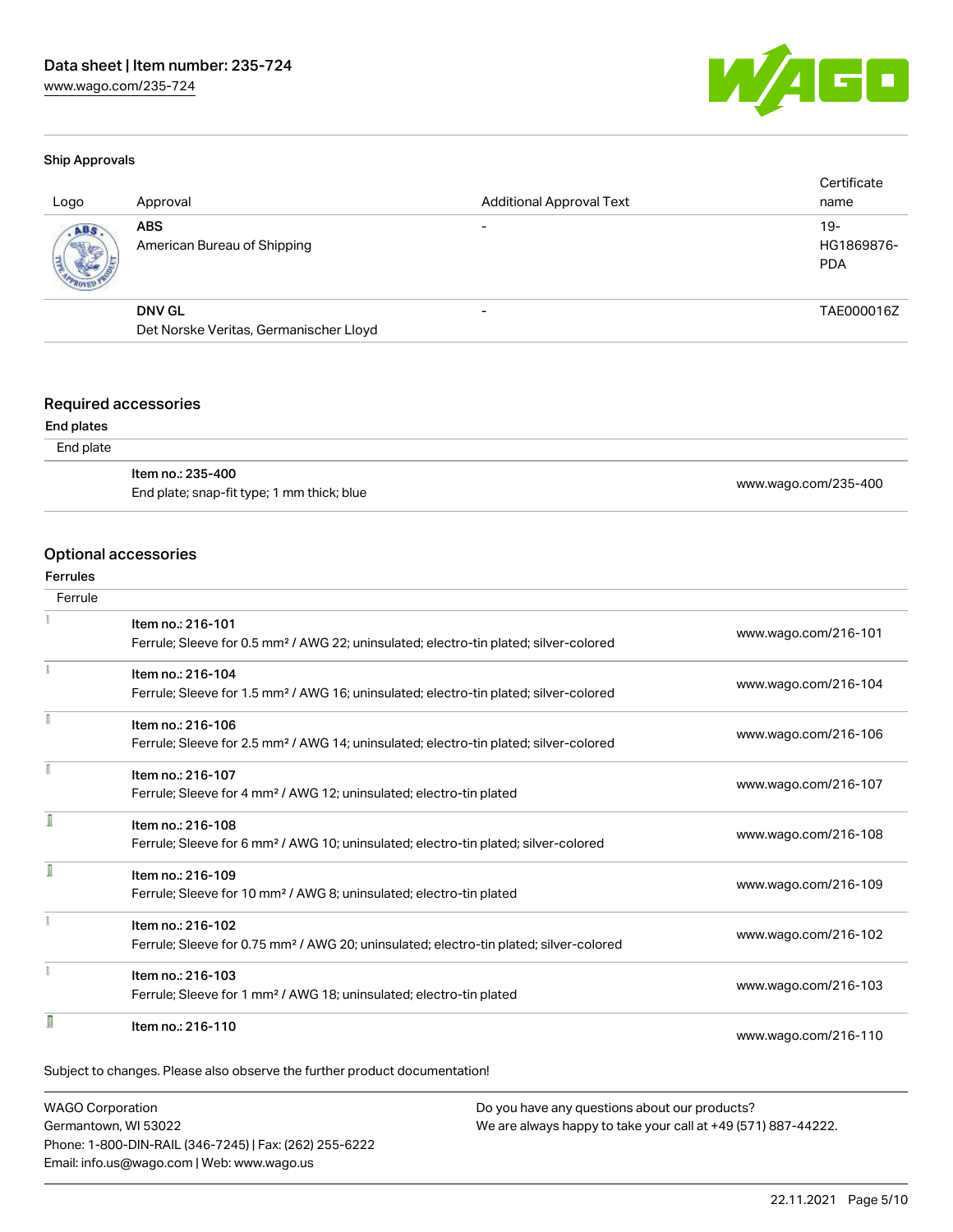[www.wago.com/235-724](http://www.wago.com/235-724)



|    | Ferrule; Sleeve for 16 mm <sup>2</sup> / AWG 6; uninsulated; electro-tin plated; metallic brown                                                                                    |                      |
|----|------------------------------------------------------------------------------------------------------------------------------------------------------------------------------------|----------------------|
|    | Item no.: 216-123<br>Ferrule; Sleeve for 1 mm <sup>2</sup> / AWG 18; uninsulated; electro-tin plated; silver-colored                                                               | www.wago.com/216-123 |
| î. | Item no.: 216-122<br>Ferrule; Sleeve for 0.75 mm <sup>2</sup> / AWG 20; uninsulated; electro-tin plated; silver-colored                                                            | www.wago.com/216-122 |
| Ĭ. | Item no.: 216-124<br>Ferrule; Sleeve for 1.5 mm <sup>2</sup> / AWG 16; uninsulated; electro-tin plated                                                                             | www.wago.com/216-124 |
|    | Item no.: 216-142<br>Ferrule; Sleeve for 0.75 mm <sup>2</sup> / 18 AWG; uninsulated; electro-tin plated; electrolytic copper; gastight<br>crimped; acc. to DIN 46228, Part 1/08.92 | www.wago.com/216-142 |
|    | Item no.: 216-132<br>Ferrule; Sleeve for 0.34 mm <sup>2</sup> / AWG 24; uninsulated; electro-tin plated                                                                            | www.wago.com/216-132 |
|    | Item no.: 216-121<br>Ferrule; Sleeve for 0.5 mm <sup>2</sup> / AWG 22; uninsulated; electro-tin plated; silver-colored                                                             | www.wago.com/216-121 |
|    | Item no.: 216-143<br>Ferrule; Sleeve for 1 mm <sup>2</sup> / AWG 18; uninsulated; electro-tin plated; electrolytic copper; gastight<br>crimped; acc. to DIN 46228, Part 1/08.92    | www.wago.com/216-143 |
|    | Item no.: 216-131<br>Ferrule; Sleeve for 0.25 mm <sup>2</sup> / AWG 24; uninsulated; electro-tin plated; silver-colored                                                            | www.wago.com/216-131 |
|    | Item no.: 216-141<br>Ferrule; Sleeve for 0.5 mm <sup>2</sup> / 20 AWG; uninsulated; electro-tin plated; electrolytic copper; gastight<br>crimped; acc. to DIN 46228, Part 1/08.92  | www.wago.com/216-141 |
| t. | Item no.: 216-152<br>Ferrule; Sleeve for 0.34 mm <sup>2</sup> / AWG 24; uninsulated; electro-tin plated                                                                            | www.wago.com/216-152 |
|    | Item no.: 216-203<br>Ferrule; Sleeve for 1 mm <sup>2</sup> / AWG 18; insulated; electro-tin plated; red                                                                            | www.wago.com/216-203 |
|    | Item no.: 216-206<br>Ferrule; Sleeve for 2.5 mm <sup>2</sup> / AWG 14; insulated; electro-tin plated; blue                                                                         | www.wago.com/216-206 |
|    | Item no.: 216-207<br>Ferrule; Sleeve for 4 mm <sup>2</sup> / AWG 12; insulated; electro-tin plated; gray                                                                           | www.wago.com/216-207 |
|    | Item no.: 216-202<br>Ferrule; Sleeve for 0.75 mm <sup>2</sup> / 18 AWG; insulated; electro-tin plated; gray                                                                        | www.wago.com/216-202 |
| I  | Item no.: 216-151<br>Ferrule; Sleeve for 0.25 mm <sup>2</sup> / AWG 24; uninsulated; electro-tin plated                                                                            | www.wago.com/216-151 |
| Â  | Item no.: 216-204<br>Ferrule; Sleeve for 1.5 mm <sup>2</sup> / AWG 16; insulated; electro-tin plated; black                                                                        | www.wago.com/216-204 |
|    | Item no.: 216-209<br>Ferrule; Sleeve for 10 mm <sup>2</sup> / AWG 8; insulated; electro-tin plated; red                                                                            | www.wago.com/216-209 |
|    |                                                                                                                                                                                    |                      |

Subject to changes. Please also observe the further product documentation!

WAGO Corporation Germantown, WI 53022 Phone: 1-800-DIN-RAIL (346-7245) | Fax: (262) 255-6222 Email: info.us@wago.com | Web: www.wago.us Do you have any questions about our products? We are always happy to take your call at +49 (571) 887-44222.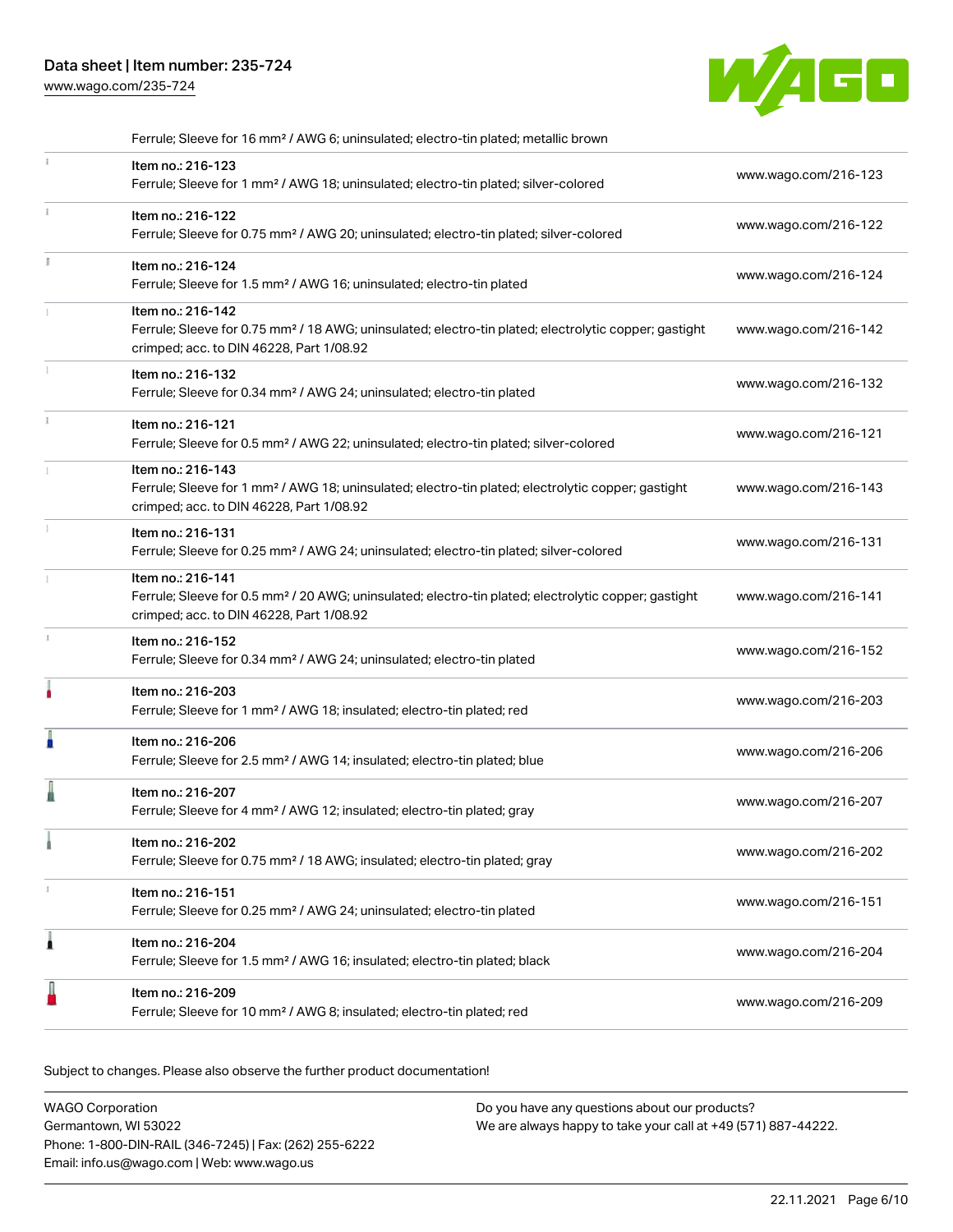Phone: 1-800-DIN-RAIL (346-7245) | Fax: (262) 255-6222

Email: info.us@wago.com | Web: www.wago.us

[www.wago.com/235-724](http://www.wago.com/235-724)



|                                                 | Item no.: 216-205<br>Ferrule; Sleeve for 2.08 mm <sup>2</sup> / AWG 14; insulated; electro-tin plated; yellow                                                                                              |                                                                                                                | www.wago.com/216-205 |
|-------------------------------------------------|------------------------------------------------------------------------------------------------------------------------------------------------------------------------------------------------------------|----------------------------------------------------------------------------------------------------------------|----------------------|
|                                                 | Item no.: 216-144<br>Ferrule; Sleeve for 1.5 mm <sup>2</sup> / AWG 16; uninsulated; electro-tin plated; electrolytic copper; gastight<br>crimped; acc. to DIN 46228, Part 1/08.92; silver-colored          |                                                                                                                | www.wago.com/216-144 |
|                                                 | Item no.: 216-208<br>Ferrule; Sleeve for 6 mm <sup>2</sup> / AWG 10; insulated; electro-tin plated; electrolytic copper; gastight crimped; www.wago.com/216-208<br>acc. to DIN 46228, Part 4/09.90; yellow |                                                                                                                |                      |
|                                                 | Item no.: 216-201<br>Ferrule; Sleeve for 0.5 mm <sup>2</sup> / 20 AWG; insulated; electro-tin plated; white                                                                                                |                                                                                                                | www.wago.com/216-201 |
|                                                 | Item no.: 216-223<br>Ferrule; Sleeve for 1 mm <sup>2</sup> / AWG 18; insulated; electro-tin plated; red                                                                                                    |                                                                                                                | www.wago.com/216-223 |
|                                                 | Item no.: 216-210<br>Ferrule; Sleeve for 16 mm <sup>2</sup> / AWG 6; insulated; electro-tin plated; electrolytic copper; gastight crimped; www.wago.com/216-210<br>acc. to DIN 46228, Part 4/09.90; blue   |                                                                                                                |                      |
|                                                 | Item no.: 216-241<br>Ferrule; Sleeve for 0.5 mm <sup>2</sup> / 20 AWG; insulated; electro-tin plated; electrolytic copper; gastight<br>crimped; acc. to DIN 46228, Part 4/09.90; white                     |                                                                                                                | www.wago.com/216-241 |
|                                                 | Item no.: 216-242<br>Ferrule; Sleeve for 0.75 mm <sup>2</sup> / 18 AWG; insulated; electro-tin plated; electrolytic copper; gastight<br>crimped; acc. to DIN 46228, Part 4/09.90; gray                     |                                                                                                                | www.wago.com/216-242 |
|                                                 | Item no.: 216-222<br>Ferrule; Sleeve for 0.75 mm <sup>2</sup> / 18 AWG; insulated; electro-tin plated; gray                                                                                                |                                                                                                                | www.wago.com/216-222 |
|                                                 | Item no.: 216-221<br>Ferrule; Sleeve for 0.5 mm <sup>2</sup> / 20 AWG; insulated; electro-tin plated; white                                                                                                |                                                                                                                | www.wago.com/216-221 |
|                                                 | Item no.: 216-224<br>Ferrule; Sleeve for 1.5 mm <sup>2</sup> / AWG 16; insulated; electro-tin plated; black                                                                                                |                                                                                                                | www.wago.com/216-224 |
|                                                 | Item no.: 216-243<br>Ferrule; Sleeve for 1 mm <sup>2</sup> / AWG 18; insulated; electro-tin plated; electrolytic copper; gastight crimped; www.wago.com/216-243<br>acc. to DIN 46228, Part 4/09.90; red    |                                                                                                                |                      |
|                                                 | Item no.: 216-244<br>Ferrule; Sleeve for 1.5 mm <sup>2</sup> / AWG 16; insulated; electro-tin plated; electrolytic copper; gastight<br>crimped; acc. to DIN 46228, Part 4/09.90; black                     |                                                                                                                | www.wago.com/216-244 |
|                                                 | Item no.: 216-263<br>Ferrule; Sleeve for 1 mm <sup>2</sup> / AWG 18; insulated; electro-tin plated; electrolytic copper; gastight crimped; www.wago.com/216-263<br>acc. to DIN 46228, Part 4/09.90; red    |                                                                                                                |                      |
|                                                 | Item no.: 216-246<br>Ferrule; Sleeve for 2.5 mm <sup>2</sup> / AWG 14; insulated; electro-tin plated; electrolytic copper; gastight<br>crimped; acc. to DIN 46228, Part 4/09.90; blue                      |                                                                                                                | www.wago.com/216-246 |
|                                                 | Item no.: 216-266<br>Ferrule; Sleeve for 2.5 mm <sup>2</sup> / AWG 14; insulated; electro-tin plated; electrolytic copper; gastight<br>crimped; acc. to DIN 46228, Part 4/09.90; blue                      |                                                                                                                | www.wago.com/216-266 |
|                                                 | Item no.: 216-264<br>Ferrule; Sleeve for 1.5 mm <sup>2</sup> / AWG 16; insulated; electro-tin plated; electrolytic copper; gastight                                                                        |                                                                                                                | www.wago.com/216-264 |
|                                                 | Subject to changes. Please also observe the further product documentation!                                                                                                                                 |                                                                                                                |                      |
| <b>WAGO Corporation</b><br>Germantown, WI 53022 |                                                                                                                                                                                                            | Do you have any questions about our products?<br>We are always happy to take your call at +49 (571) 887-44222. |                      |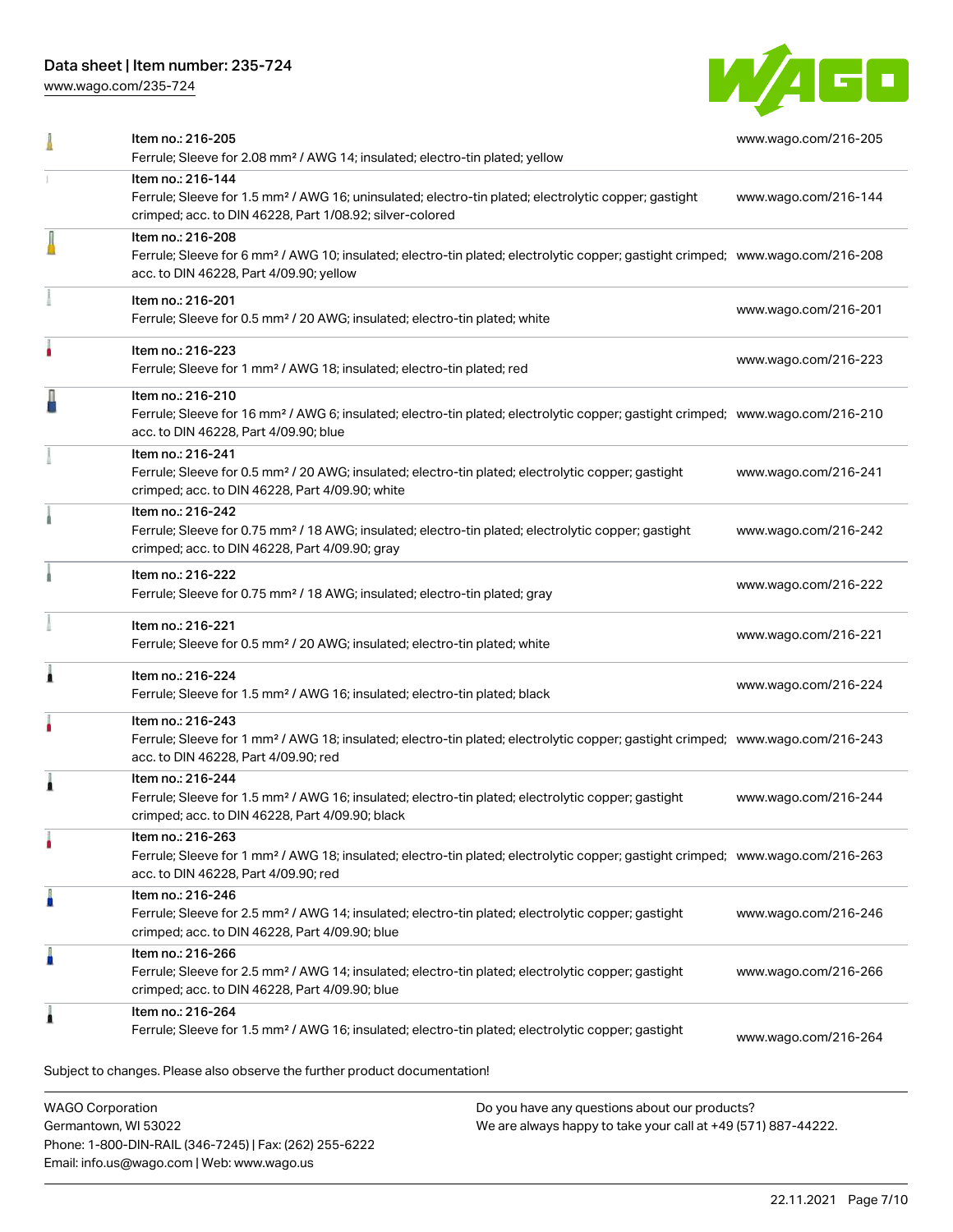

crimped; acc. to DIN 46228, Part 4/09.90; black

| Item no.: 216-284<br>Ferrule; Sleeve for 1.5 mm <sup>2</sup> / AWG 16; insulated; electro-tin plated; electrolytic copper; gastight<br>crimped; acc. to DIN 46228, Part 4/09.90; black                     | www.wago.com/216-284 |
|------------------------------------------------------------------------------------------------------------------------------------------------------------------------------------------------------------|----------------------|
| Item no.: 216-286<br>Ferrule; Sleeve for 2.5 mm <sup>2</sup> / AWG 14; insulated; electro-tin plated; electrolytic copper; gastight<br>crimped; acc. to DIN 46228, Part 4/09.90; blue                      | www.wago.com/216-286 |
| Item no.: 216-287<br>Ferrule; Sleeve for 4 mm <sup>2</sup> / AWG 12; insulated; electro-tin plated; electrolytic copper; gastight crimped; www.wago.com/216-287<br>acc. to DIN 46228, Part 4/09.90; gray   |                      |
| Item no.: 216-262<br>Ferrule; Sleeve for 0.75 mm <sup>2</sup> / 18 AWG; insulated; electro-tin plated; electrolytic copper; gastight<br>crimped; acc. to DIN 46228, Part 4/09.90; gray                     | www.wago.com/216-262 |
| Item no.: 216-288<br>Ferrule; Sleeve for 6 mm <sup>2</sup> / AWG 10; insulated; electro-tin plated; electrolytic copper; gastight crimped; www.wago.com/216-288<br>acc. to DIN 46228, Part 4/09.90; yellow |                      |
| Item no.: 216-289<br>Ferrule; Sleeve for 10 mm <sup>2</sup> / AWG 8; insulated; electro-tin plated; electrolytic copper; gastight crimped; www.wago.com/216-289<br>acc. to DIN 46228, Part 4/09.90; red    |                      |
| Item no.: 216-301<br>Ferrule; Sleeve for 0.25 mm <sup>2</sup> / AWG 24; insulated; electro-tin plated; yellow                                                                                              | www.wago.com/216-301 |
| Item no.: 216-321<br>Ferrule; Sleeve for 0.25 mm <sup>2</sup> / AWG 24; insulated; electro-tin plated; yellow                                                                                              | www.wago.com/216-321 |
| Item no.: 216-322<br>Ferrule; Sleeve for 0.34 mm <sup>2</sup> / 22 AWG; insulated; electro-tin plated; green                                                                                               | www.wago.com/216-322 |
| Item no.: 216-267<br>Ferrule; Sleeve for 4 mm <sup>2</sup> / AWG 12; insulated; electro-tin plated; electrolytic copper; gastight crimped; www.wago.com/216-267<br>acc. to DIN 46228, Part 4/09.90; gray   |                      |
| Item no.: 216-302<br>Ferrule; Sleeve for 0.34 mm <sup>2</sup> / 22 AWG; insulated; electro-tin plated; light turquoise                                                                                     | www.wago.com/216-302 |

#### Downloads

Documentation

#### Additional Information

| Technical explanations | 2019 Apr 3 | pdf<br>2.0 MB   | Download |
|------------------------|------------|-----------------|----------|
|                        |            | pdf<br>125.0 kB | Download |

# CAD files

CAD data

Subject to changes. Please also observe the further product documentation!

WAGO Corporation Germantown, WI 53022 Phone: 1-800-DIN-RAIL (346-7245) | Fax: (262) 255-6222 Email: info.us@wago.com | Web: www.wago.us Do you have any questions about our products? We are always happy to take your call at +49 (571) 887-44222.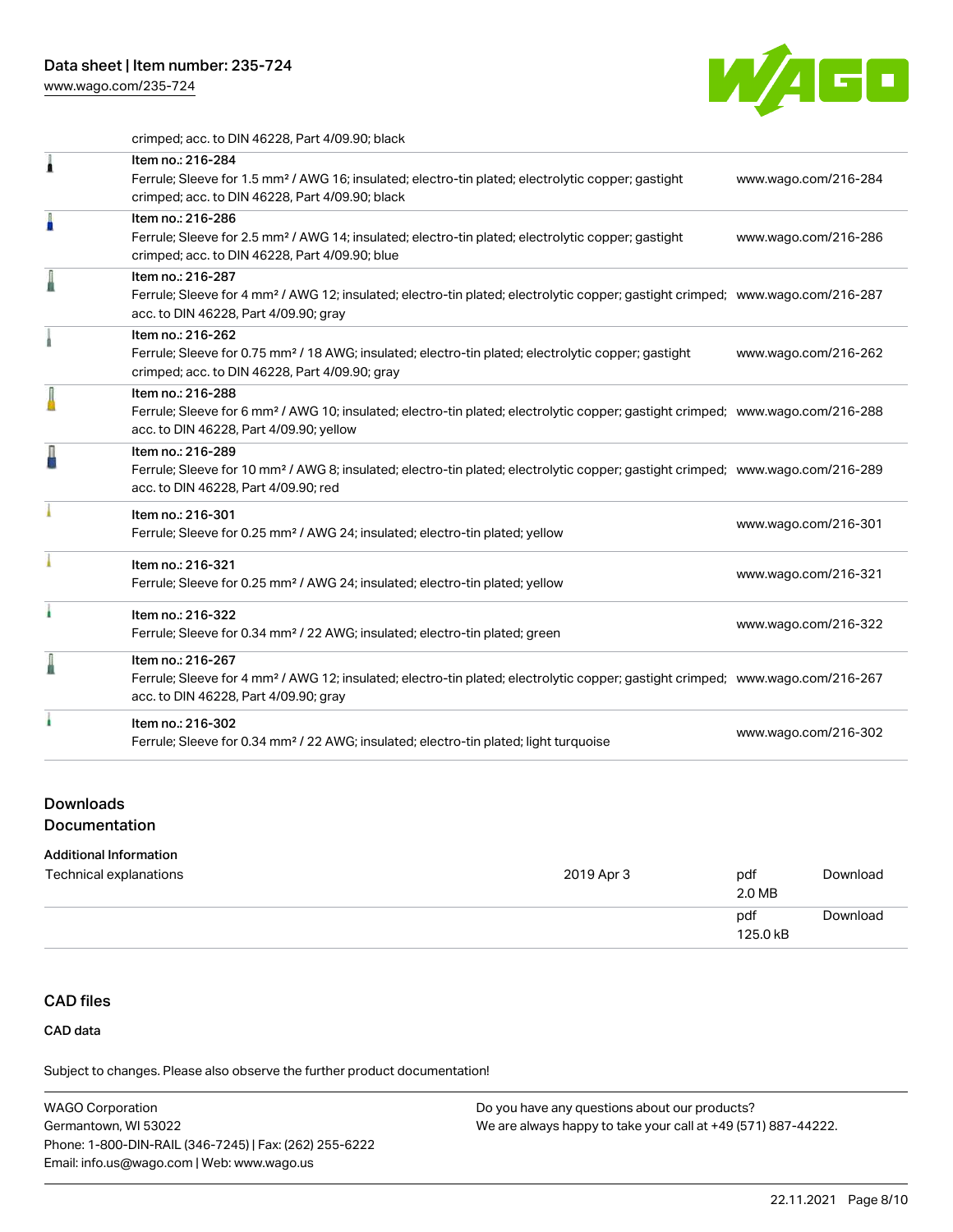

|                 | 2D/3D Models 235-724                                                                                                                                                   | URL        | Download |
|-----------------|------------------------------------------------------------------------------------------------------------------------------------------------------------------------|------------|----------|
| <b>CAE</b> data |                                                                                                                                                                        |            |          |
|                 | EPLAN Data Portal 235-724                                                                                                                                              | <b>URL</b> | Download |
|                 | ZUKEN Portal 235-724                                                                                                                                                   | <b>URL</b> | Download |
|                 | <b>PCB Design</b>                                                                                                                                                      |            |          |
|                 | Symbol and Footprint 235-724                                                                                                                                           | URL        | Download |
|                 | CAx data for your PCB design, consisting of "schematic symbols and PCB footprints",<br>allow easy integration of the WAGO component into your development environment. |            |          |
|                 | Supported formats:                                                                                                                                                     |            |          |
| ш               | Accel EDA 14 & 15                                                                                                                                                      |            |          |
| П               | Altium 6 to current version                                                                                                                                            |            |          |
| ш               | Cadence Allegro                                                                                                                                                        |            |          |
| ш               | DesignSpark                                                                                                                                                            |            |          |
| ш               | Eagle Libraries                                                                                                                                                        |            |          |
| П               | KiCad                                                                                                                                                                  |            |          |
|                 | Mentor Graphics BoardStation                                                                                                                                           |            |          |
| П               | Mentor Graphics Design Architect                                                                                                                                       |            |          |
| щ               | Mentor Graphics Design Expedition 99 and 2000                                                                                                                          |            |          |
|                 | OrCAD 9.X PCB and Capture                                                                                                                                              |            |          |
| ш               | PADS PowerPCB 3, 3.5, 4.X, and 5.X                                                                                                                                     |            |          |
| ш               | PADS PowerPCB and PowerLogic 3.0                                                                                                                                       |            |          |
| П               | PCAD 2000, 2001, 2002, 2004, and 2006                                                                                                                                  |            |          |
| H               | Pulsonix 8.5 or newer                                                                                                                                                  |            |          |
| ш               | <b>STL</b>                                                                                                                                                             |            |          |
| ш               | 3D STEP                                                                                                                                                                |            |          |
|                 | TARGET 3001!                                                                                                                                                           |            |          |
| ш               | View Logic ViewDraw                                                                                                                                                    |            |          |
| ш               | Quadcept                                                                                                                                                               |            |          |
| ш               | Zuken CadStar 3 and 4                                                                                                                                                  |            |          |
| Ш               | Zuken CR-5000 and CR-8000                                                                                                                                              |            |          |
|                 | PCB Component Libraries (EDA), PCB CAD Library Ultra Librarian                                                                                                         |            |          |

Subject to changes. Please also observe the further product documentation!

WAGO Corporation Germantown, WI 53022 Phone: 1-800-DIN-RAIL (346-7245) | Fax: (262) 255-6222 Email: info.us@wago.com | Web: www.wago.us